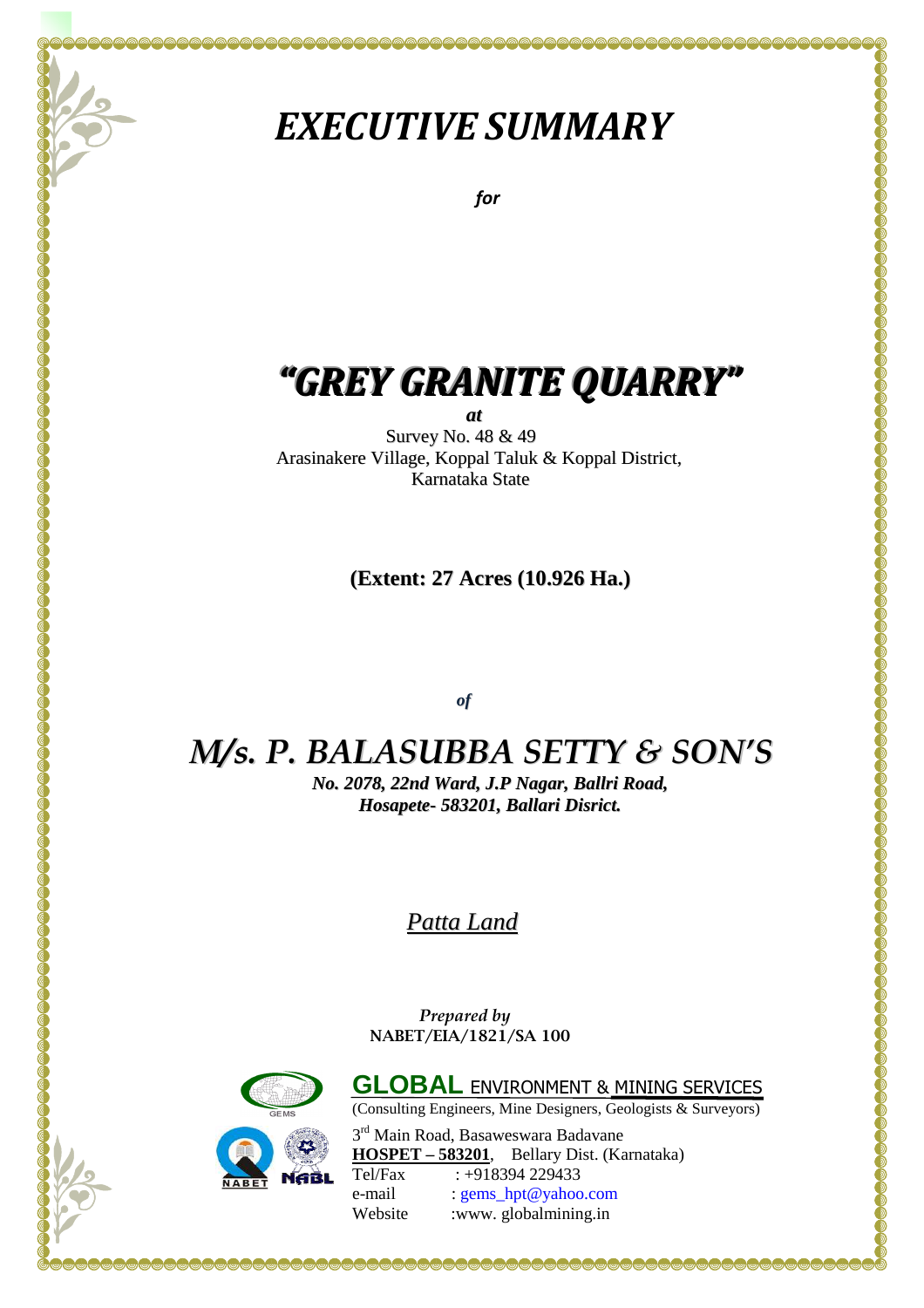# *Executive Summary*

 *of Environmental Impact Assessment & Environmental Management Plan* 

#### **1.0 INTRODUCTION**

 M/s. P. Balasubba Setty & Son's, has notified for a Grey Granite Quarry over an extent of 27.00 Acres (10.926 Ha) of Patta Land in Sy.No. 48 & 49 of Arasinakere Village, Koppal Taluk, Koppal District, Karnataka State. This lease area is notified by Sr. Geologist, Department of Mines & Geology, Koppal vide Notification No.DMG/KMD/SQ-Patta-54/2018-19/1041 Dated: 14.09.2018. The entire 27.00 Acres area patta land is converted as non agriculture (NA) for quarrying activities.

 The said lease is having an approved quarrying plan for the maximum production of 30555 cu.m/annum as approved by Sr. Geologist Dept. of Mines and Geology, Koppal vide Letter No. DMG/SG/KPLA/QPA/2018-19/1945 Dated: 27.03.2019.

 As per the EIA notification of Ministry of Environment Forests and Climate Change, Government of India (MoEF&CC), dated 14th September, 2006, and subsequent as amended from time to time, this quarrying project falls under category 'B1' project, activity 1(a) of EIA Notification, an Environmental Impact Assessment (EIA) and Environmental Management Plan (EMP) is required for obtaining Environmental clearance based on Terms of Reference (TOR) as approved by the State level Environment Impact Assessment Authority (SEIAA) and TOR was granted vide letter No. SEIAA 322 MIN 2019 dated 31.08.2019.

 Further to assess the impact on environment, it is necessary to ascertain present status of environment prevailing at the project site and proposed Quarrying and operation including identification and Assessment of impact on the environment. Keeping these points and statutory requirement in view, this Environment Impact Assessment Report (EIA) and Environmental Management Plan (EMP) has been prepared. The Environmental Study has been carried out within 10 km radius from the quarry area for the of period of March 2019 to May 2019 (Summer Season).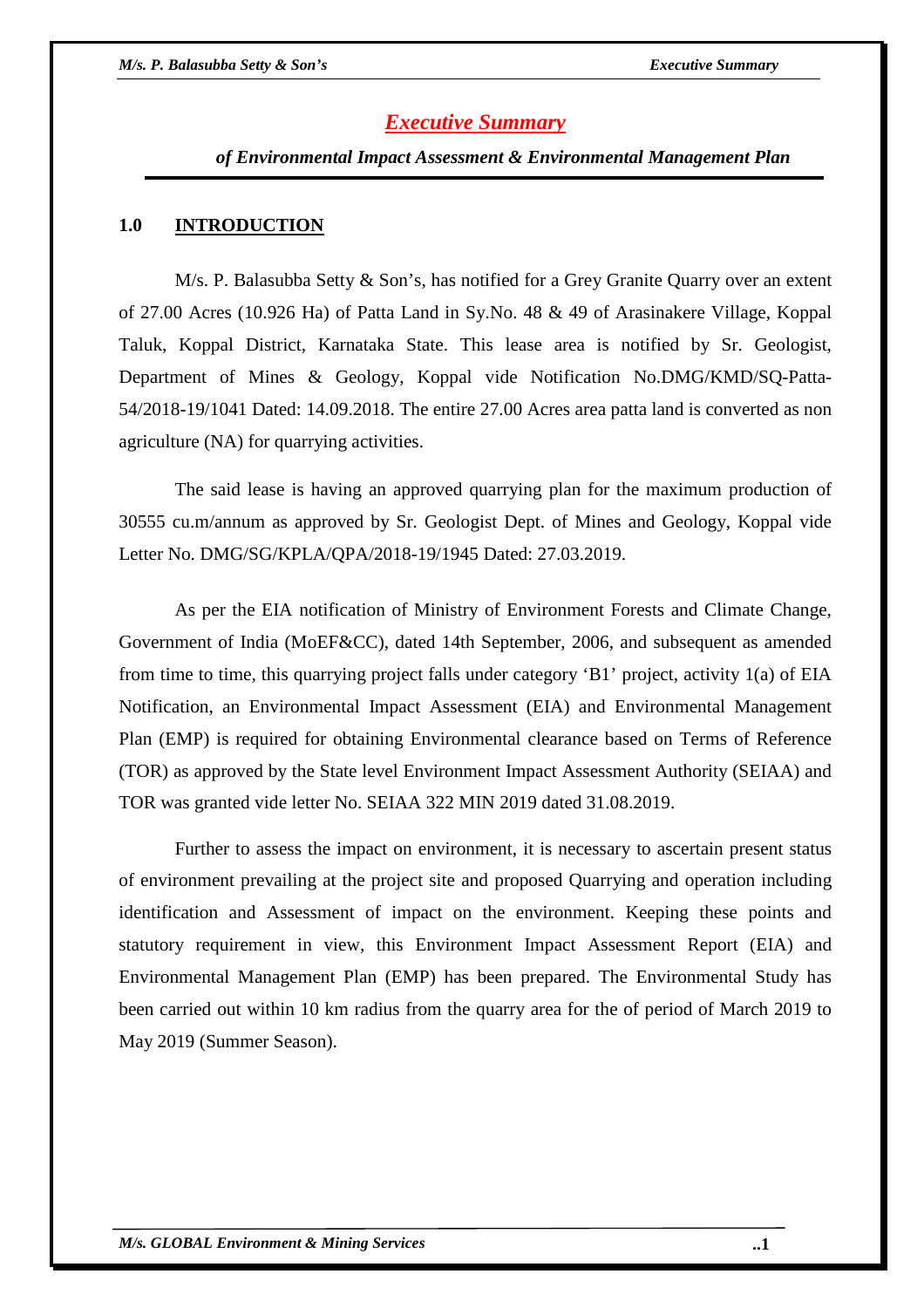# **2.0 PROJECT DESCRIPTION**

| Sl. No         | <b>Item</b>                                    | <b>Details</b>                                                                                                                                                                                                                                                                                                 |  |  |  |
|----------------|------------------------------------------------|----------------------------------------------------------------------------------------------------------------------------------------------------------------------------------------------------------------------------------------------------------------------------------------------------------------|--|--|--|
| $\mathbf{1}$   | Name of the project                            | Granite<br>of<br>Grey<br>Quarry<br>M/s. P. Balasubba Setty & Son's                                                                                                                                                                                                                                             |  |  |  |
| $\overline{2}$ | Project Location                               | Sy No - 48 & 49<br>Village - Arasinakere<br>Taluk - Koppal<br>Dist - Koppal,<br>State - Karnataka.                                                                                                                                                                                                             |  |  |  |
| 3              | Nature of Project                              | Quarrying of Grey Granite                                                                                                                                                                                                                                                                                      |  |  |  |
| $\overline{4}$ | Extent of the Lease Area                       | 27.00 Acres (10.926Ha.)                                                                                                                                                                                                                                                                                        |  |  |  |
| 5              | <b>Proposed Production Capacity</b>            | The maximum production of Granite per<br>annum shall be 30555 cu.m/annum and<br>waste quantity of 56745 cu.m/annum.                                                                                                                                                                                            |  |  |  |
| 6              | Category of Project                            | B1                                                                                                                                                                                                                                                                                                             |  |  |  |
| $\tau$         | Land Type                                      | Patta Land                                                                                                                                                                                                                                                                                                     |  |  |  |
| 8              | Topo sheet                                     | 57 A/7.                                                                                                                                                                                                                                                                                                        |  |  |  |
| 9              | Coordinates<br>Latitude<br>Longitude           | N 15° 28' 50.6" to 15° 29' 10.9"<br>$E 76^{\circ} 17' 12.5''$ to $76^{\circ} 17' 23.1''$                                                                                                                                                                                                                       |  |  |  |
| 10             | New / Expansion / Modernization                | New Quarry                                                                                                                                                                                                                                                                                                     |  |  |  |
| 11             | <b>Importance of Project</b>                   | This quarrying project is located in the<br>backward area and shall have positive<br>impact on socio-economics, The Grey<br>Granite blocks are having good export<br>and domestic market. The granite of this<br>area is used in our country mainly for<br>flooring and decorative purpose after<br>polishing. |  |  |  |
|                | from the mining lease boundary)                | <b>Environmental Setting Details (With approximate aerial distance and direction</b>                                                                                                                                                                                                                           |  |  |  |
| 12             | <b>Nearest Village</b>                         | Arasinakere is located at the distance of<br>2.0km North from the lease area.                                                                                                                                                                                                                                  |  |  |  |
| 13             | <b>Nearest City</b>                            | Koppal                                                                                                                                                                                                                                                                                                         |  |  |  |
| 14             | <b>Nearest National Highway</b>                | NH-13 (Solhapur to Chitradurga)                                                                                                                                                                                                                                                                                |  |  |  |
| 15             | Nearest Railway Station, Air<br>port, Sea port | Nearest railway station Munirabad is at<br>a distance of 26 km. Hubli airport is<br>located at a distance of 150 kms from<br>said quarry.                                                                                                                                                                      |  |  |  |
| 16             | <b>Interstate Boundary</b>                     | 74km (Karnataka- Andhra Pradesh)                                                                                                                                                                                                                                                                               |  |  |  |
| 17             | Archeological Places,                          | Hampi -30km                                                                                                                                                                                                                                                                                                    |  |  |  |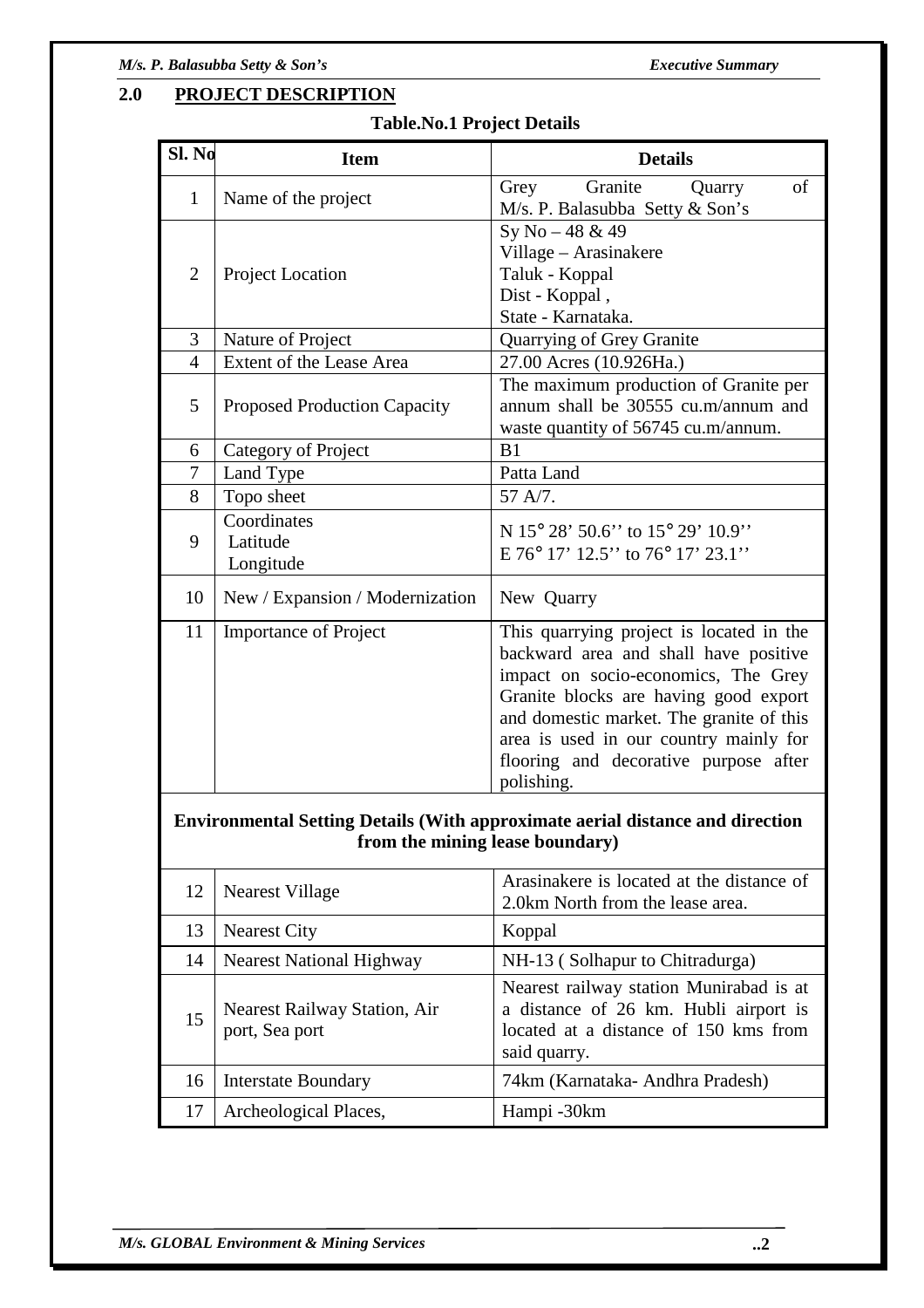|    | M/s. P. Balasubba Setty & Son's                                                                                                                                                             | <b>Executive Summary</b>                                                                                                                                                                                                      |                     |                         |                  |  |
|----|---------------------------------------------------------------------------------------------------------------------------------------------------------------------------------------------|-------------------------------------------------------------------------------------------------------------------------------------------------------------------------------------------------------------------------------|---------------------|-------------------------|------------------|--|
| 17 | National<br>Park,<br>Wild<br>Life<br>Sanctuary, Wild Life Corridors,<br>Biosphere Reserves, Migratory<br>routes for Birds. Reserved /<br>Protected Forest with in 10km<br>radius study area | Apart from Agoli Reserved forest (near<br>to the Bommasagar) located which is<br>located at a distance of 3.0 km East from<br>the lease, no other sensitive areas are<br>located Within 10 Km radius from<br>project boundary |                     |                         |                  |  |
| 18 | Water bodies with in 10km<br>radius                                                                                                                                                         | SI.<br>No                                                                                                                                                                                                                     | <b>Water bodies</b> | <b>Distance</b><br>(Km) | <b>Direction</b> |  |
|    |                                                                                                                                                                                             |                                                                                                                                                                                                                               | Irakalaguda         | 6.5                     | W                |  |
|    |                                                                                                                                                                                             | $\overline{2}$                                                                                                                                                                                                                | Tavargere           | 7.25                    | <b>SSW</b>       |  |
|    |                                                                                                                                                                                             | 3                                                                                                                                                                                                                             | Indragi             | 6.0                     | <b>SSE</b>       |  |
|    |                                                                                                                                                                                             | 4                                                                                                                                                                                                                             | Parapur             | 8.0                     | <b>NE</b>        |  |
|    |                                                                                                                                                                                             | 5                                                                                                                                                                                                                             | Kudrimuti           | 9.5                     | <b>NWW</b>       |  |
| 19 | Seismic Zone                                                                                                                                                                                | Zone – II [as per IS 1893 (Part-I): 2002]                                                                                                                                                                                     |                     |                         |                  |  |
|    | <b>Cost Details</b>                                                                                                                                                                         |                                                                                                                                                                                                                               |                     |                         |                  |  |
| 20 | <b>Total Project Cost</b>                                                                                                                                                                   | 270.00 lakhs                                                                                                                                                                                                                  |                     |                         |                  |  |
| 21 | <b>Cost of Environmental Protection</b><br>Measures (Recurring cost)                                                                                                                        | 19.00 lakhs                                                                                                                                                                                                                   |                     |                         |                  |  |

#### **MINING DETAILS**

| Sl.No.         | <b>Particulars</b>                                       | <b>Details</b>                                            |
|----------------|----------------------------------------------------------|-----------------------------------------------------------|
| 1              | Method of Mining                                         | Open Cast fully Mechanized Quarrying<br>Method            |
| 2              | <b>Granite Production Capacity</b>                       | Max 30555 cu.m/annum                                      |
| 3              | <b>Total Mineable Reserves</b>                           | 6,72,009 cu.m                                             |
| $\overline{4}$ | Total waste generation till the end<br>of Life of quarry | 255220 cu.m                                               |
| 5              | Life of quarry                                           | 23 years                                                  |
| 6              | Bench Height                                             | бm                                                        |
| 7              | <b>Bench Width</b>                                       | 6m                                                        |
| 8              | <b>Elevation Range</b>                                   | Highest elevation is 634mRL<br>Lowest elevation is 616mRL |
| 9              | <b>General Ground Level</b>                              | 625m AMSL                                                 |
| 10             | Ground water table                                       | 50-70m BGL                                                |
| 11             | Ultimate working depth                                   | 30 <sub>m</sub>                                           |
| 12             | Overall pit slope                                        | $45^0$                                                    |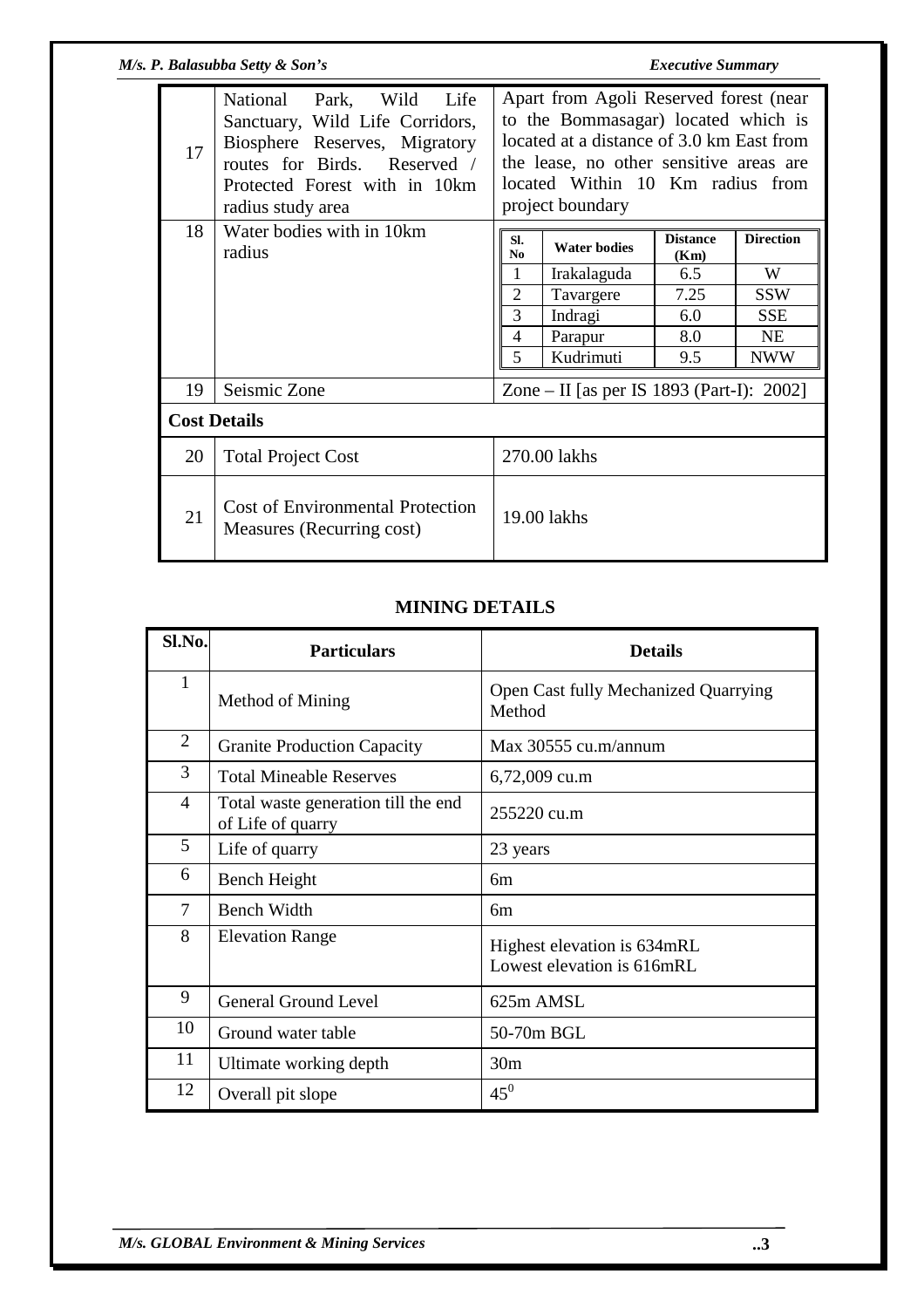#### **3.0 GEOLOGY:**

### **3.1 TOPOGRAPHY:**

 This Grey Granite stone quarry is a small hillock with gentle slope. The highest elevation in this area is 634mRL and the lowest elevation is 616mRL. The slopes are trending towards Eastern as well as Northern side.

#### **3.2 REGIONAL GEOLOGY:**

 The geology of this area corresponds to the regional geology of Dharwar group. The granites are of the batholic nature. The regional stratigraphic sequence in the region.

| <b>Clospet Granites</b> |                                                 |                            |  |  |  |  |  |  |  |
|-------------------------|-------------------------------------------------|----------------------------|--|--|--|--|--|--|--|
| Dharwar Supergroup      | Phyllites, slate, Greywackes, slate and tuff    |                            |  |  |  |  |  |  |  |
|                         | Epideorite flows, pillow lavas, Ferrgineous and |                            |  |  |  |  |  |  |  |
|                         | manganese phyllites Massive Bands of Irol       |                            |  |  |  |  |  |  |  |
|                         | formations.                                     |                            |  |  |  |  |  |  |  |
|                         |                                                 | <b>Peninsular Gneisses</b> |  |  |  |  |  |  |  |

#### **3.3 LOCAL GEOLOGY:**

 The major part of the lease area is covered by the grey granite, which are the part of clospet granites. The Granite is exposed on surface within as well as all around the lease area. The granite is characterized by multi color and hard in nature. The granite is grey in colour with small black dots.

 The granite are exposed on surface in the lease area whereas in the region it is extended upto the depth of 60m. The granite is batholitic in nature and having great geological depth. This area is well exposed by granite.

#### **3.4 GEOLOGICAL RESERVES**

 The reserves have been estimated using cross sections drawn at an interval of 100m to 127.5m depending upon the Granite availability  $\&$  shape of the lease. Proved reserves considered up to 30m depth from the surface of the lease. From the cross sectional area of Granite zone, volumes are arrived using the cross sectional interval. The recovery of Grey Granite Blocks is 35 %. The total estimated geological resources of Granite in this area are  $888,487 \text{ m}^3$ .

## **3.5 Mineral Reserves:**

 The total Granite reserves in this quarry area are 6,72,009 cu.m. It is proposed for quarrying of 137,427m3 Granite Blocks during five years of the plan period. The estimated reserves are based on the present exploration data.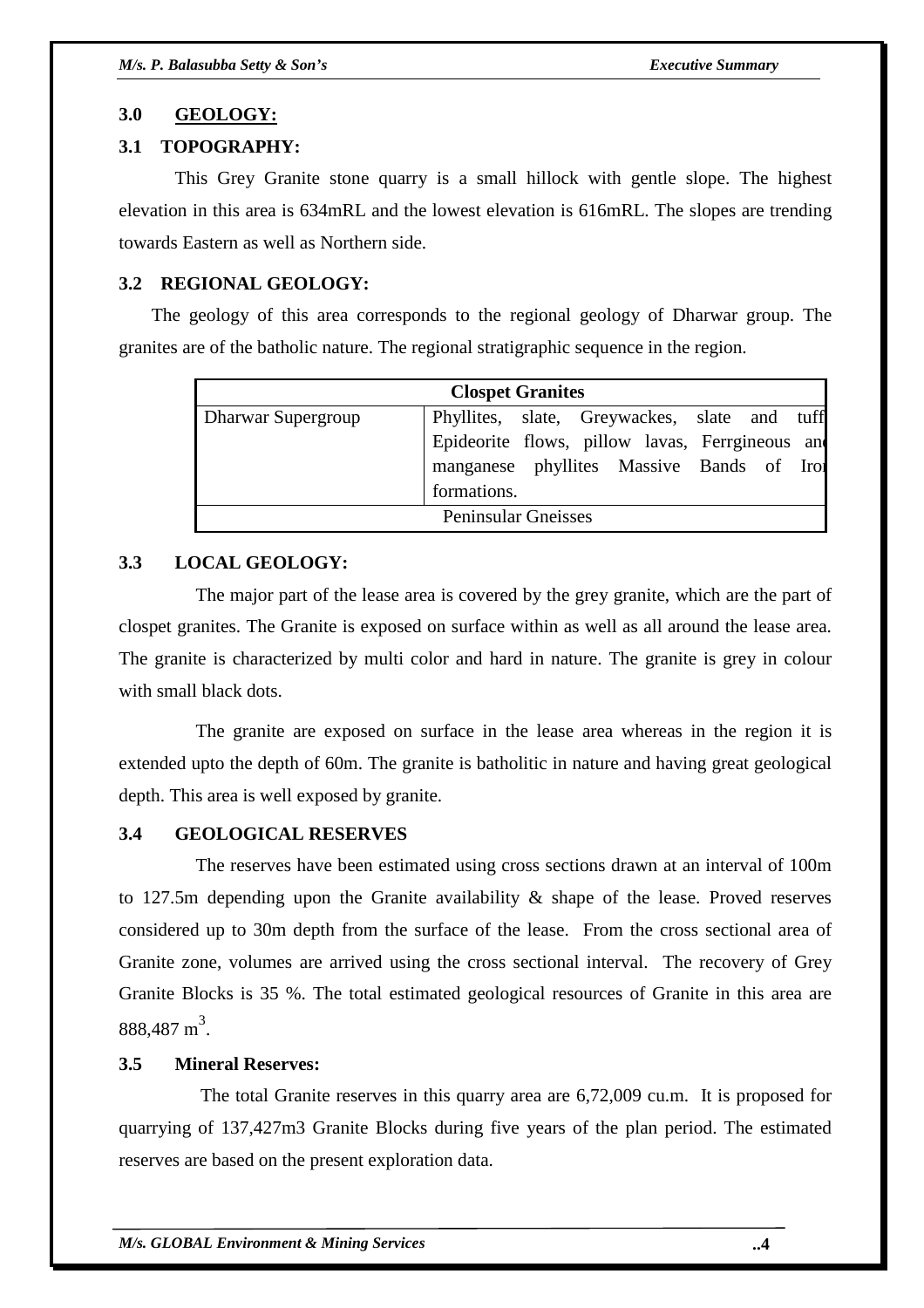#### **3.6 QUARRYING :**

 The proposal is made for the opencast Quarrying by other than fully mechanized method. It is proposed to produce maximum quantity of 30555 cu.m/annum granite from this quarrying in the V-year of plan period. The quarry is planned out in such a way by talking advantage of the geological structures especially the major sets of joints/cracks. The height of the bench shall be maintained to 6mt with the width of 6mt. The bench slope shall be maintained to  $45^0$ .

 Initially drilling by pneumatic jack hammers (hole diameter is 33mm) shall be done at appropriate intervals (20-30 cms) to the desired depth. Smooth blasting shall be effected by using gun powder. When the surface of a certain bench is too uneven because of exposed horizontal joints, wire saw is used to make the side cuts of the primary block. The back cut and drilling 33mm holes with the line drill does the horizontal bottom cut of the primary block and smoothly blasted with gunpowder. The loose joints can be split by feather and wedges. If the joints are tight, as we go deep, the methodology will change accordingly. The waste generated from working benches shall be loaded to dumpers by excavators and front end loaders and hauled to the dumping yard.

 The granite shall be either transported directly to the consumer or shall be stacked at the area earmarked for mineral storage. The waste shall be transported to the area earmarked for waste dumping. The finished product shall be sold mainly for export and domestic market.

#### **3.7 PROPOSED PRODUCTION:**

 The proposed quantities of development and production expected year wise during the Plan period are given in Table No.2.

| Year         | <b>Granite Blocks</b><br>$35%$ rec | Waste 65% rec  | Soil           |  |  |
|--------------|------------------------------------|----------------|----------------|--|--|
|              | Volume in $m3$                     | Volume in $m3$ | Volume in $m3$ |  |  |
|              | 20825                              | 38675          |                |  |  |
| $\mathbf{I}$ | 25020                              | 46465          |                |  |  |
| Ш            | 30524                              | 56687          |                |  |  |
| IV           | 30503                              | 56648          | 50             |  |  |
| v            | 30555                              | 56745          | 850            |  |  |
| <b>Total</b> | 137427                             | 255220         | 900            |  |  |

**Table No.2:-Proposed Production & Development**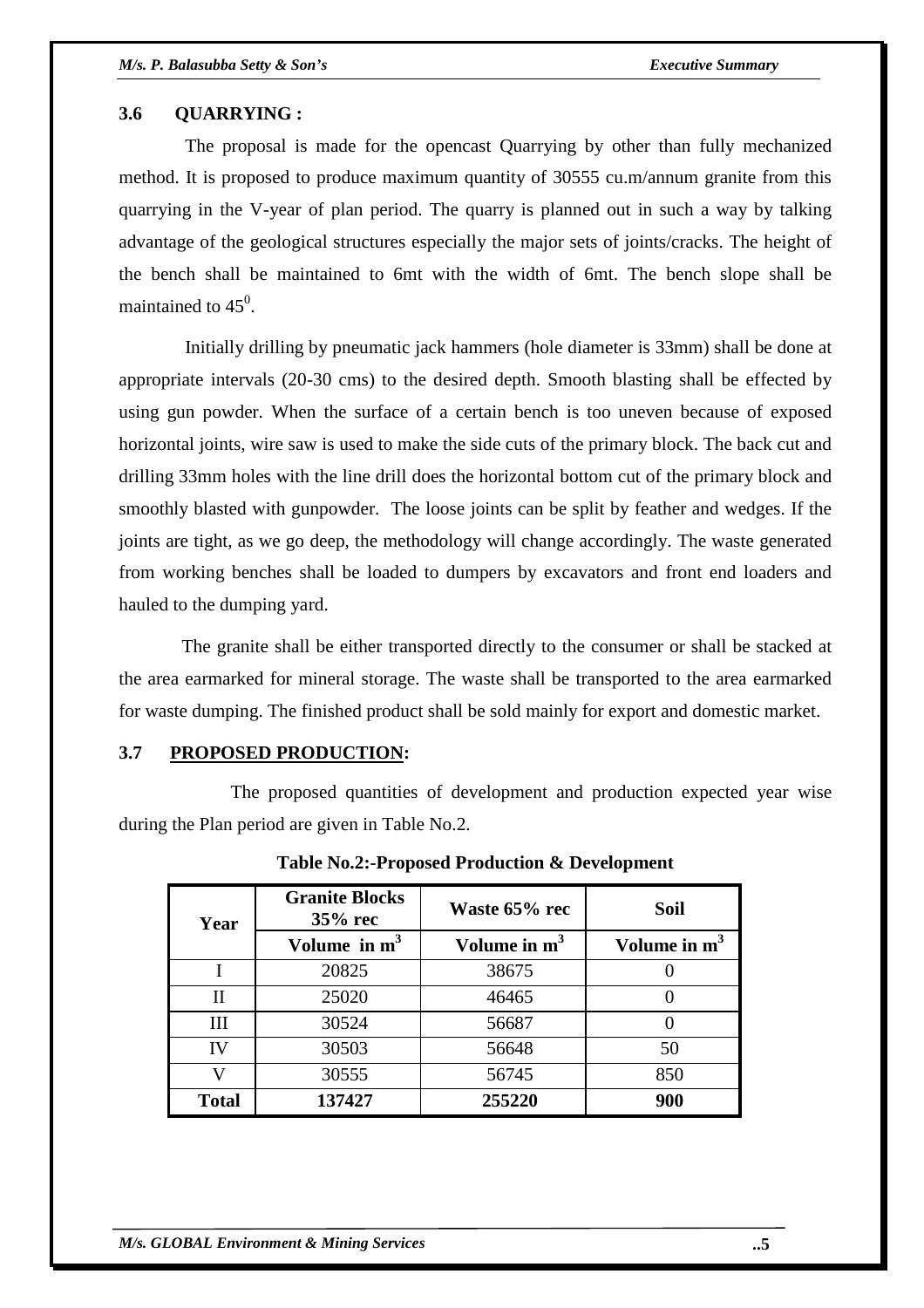### **3.7.1 MINEABLE RESERVES AND ANTICIPATED LIFE OF THE MINE:**

The mineable reserves in the lease area are  $6,72,009$  m<sup>3</sup>, out of which 137427 m<sup>3</sup> Granite shall be mined during these 5 years plan period. The balance quantity  $534582 \text{ m}^3$  shall be mined in next 18 years. Therefore that life of the quarry is 23 years. However, the life of quarry will increase if additional reserves could proved by exploration.

 The quarry is proposed for excavation upto the depth of 15m from the surface during the plan period; however the quarry design and depth may change after proposed exploration. Around 255220  $\text{m}^3$  of waste shall be generated during the plan period. The waste consists of hard rock and Fractured zones. The waste generated during Quarrying shall be loaded to tippers by excavator and dumped at the 1.27 Acres area earmarked for dumping. The waste also can be transported to the nearby crushers after obtaining due permission as well as permit from the Department of Mines & Geology. About 900  $m<sup>3</sup>$  soil is expected to generate during the plan period. The soil is black in colour and silty in nature.

# **3.8 DRILLING:**

 Initially drilling by pneumatic jack hammers (hole diameter is 33mm) shall be done at appropriate intervals (20-30 cms) to the desired depth. Further pouring the crack reagent powder with water through the drill holes can split the secondary blocks. Then the final dressing will be done by drilling & feather and wedges.

#### **3.9 EMPLOYMENT POTENTIAL:**

 The man power required shall employed from the local areas. The drivers / truck Operators also shall be engaged from local areas. Hence influx of population from Outside is not anticipated. Others shall be employed through contractor

| Sl. No | <b>Particulars</b>    | No's |
|--------|-----------------------|------|
|        | <b>Highly Skilled</b> |      |
|        | <b>Skilled</b>        | 10   |
|        | Semi-skilled          |      |
|        | Un-skilled            | 20   |
|        | <b>Total</b>          | 44   |

**Table No.3:-Employment Potential**

#### **3.10 SITE SERVICES:**

 As at present there is no any site services exist, now it is proposed a small office, rest shelter, first aid room and urinal shall be constructed at the entrance of the lease area.

#### **4.0 LAND USE:**

 The ultimate land use plan (the land proposed to be degraded due to quarrying and other allied activities at the end of Plan Period is given in Table No.4.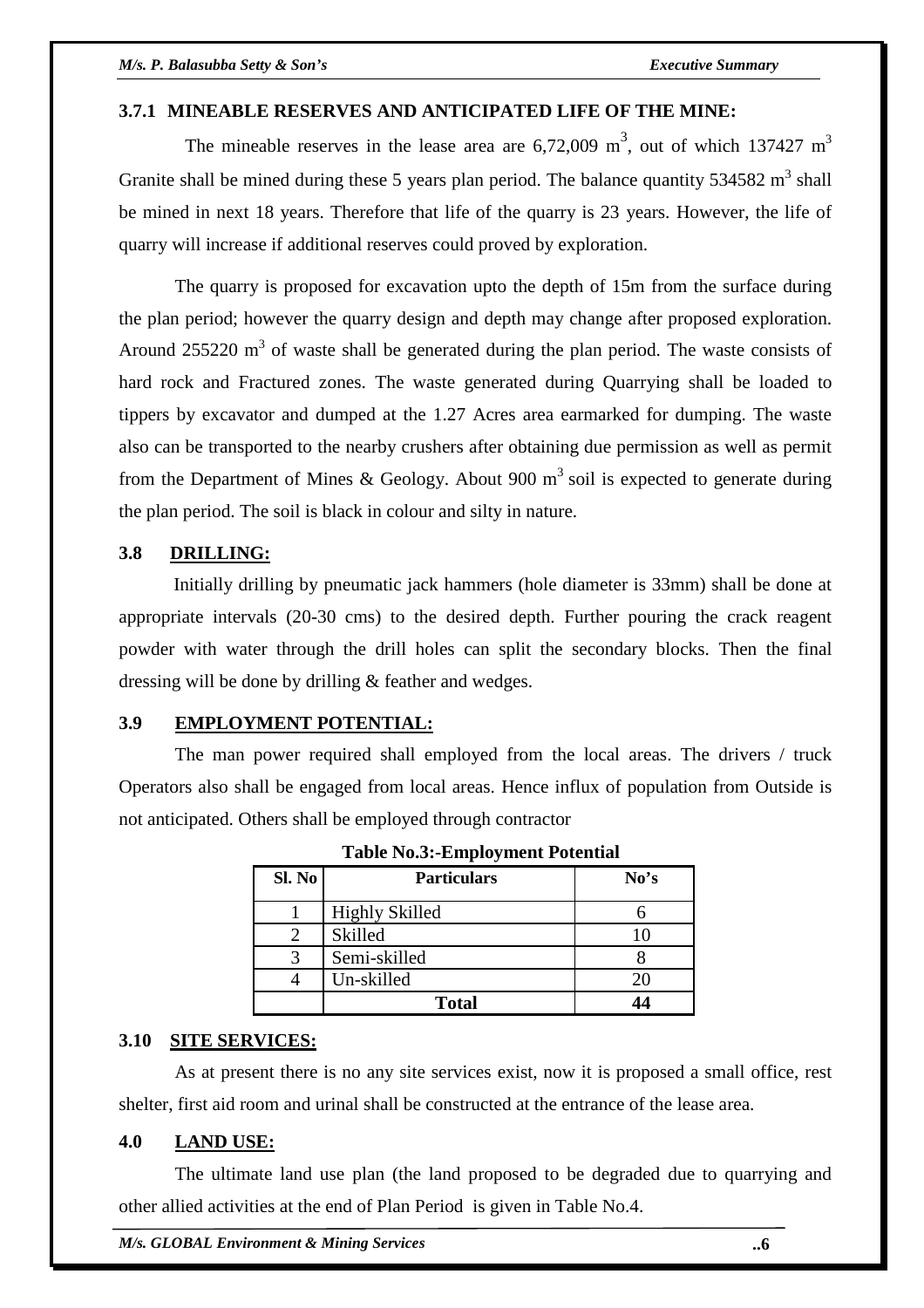| <b>Particulars</b>            | <b>Land use</b><br>pattern at<br>present stage<br>(Acres.) | Land use at<br>the end of<br>plan period<br>(Acres) | Land use pattern<br>(Conceptual<br>Period) (Acres.) |
|-------------------------------|------------------------------------------------------------|-----------------------------------------------------|-----------------------------------------------------|
| Area for Quarry               |                                                            | 6.66                                                | 23.92                                               |
| Area for safety barrier/Green |                                                            | 3.07                                                | 3.08                                                |
| <b>Belt</b>                   |                                                            |                                                     |                                                     |
| Area for Waste Dump           |                                                            | 1.27                                                |                                                     |
| Area for Road                 |                                                            | 0.90                                                |                                                     |
| Area for St. Buildings        |                                                            | 0.16                                                |                                                     |
| Area for Mineral Storage      |                                                            | 1.38                                                |                                                     |
| <b>Unused Area</b>            | 27.00                                                      | 13.56                                               |                                                     |
| <b>Total Lease area</b>       | 27.00                                                      | 27.00                                               | 27.00                                               |

# **Table No.4:-Land use at the end of Plan period & Conceptual Plan**

# **5.0 NATIONAL SANCTUARY/ ARCHAEOLOGICAL IMPORTANCE SITES/ INTERSTATE BOUNDARY WITHIN 10 KMS RADIUS?**

 There is no National parks, Wild life Sanctuaries, Biosphere reserves, Tiger reserves, Elephant corridor heritage site, Archaeological importance sites, Interstate boundaries, Habitat etc., within 10Kms radius.

# **6.0 PUBLIC BUILDINGS, PLACES OF WORKSHIP AND MONUMENTS :**

 There are no buildings and monuments of historic importance within the QL area. However, the Arasinakere village is at distance of 2.0kms away from the lease boundary.

# **7.0 COST OF THE PROJECT:**

 Considering the fluctuating market scenario and present domestic market conditions of the products, the cost of the project estimated to be around 270 Lakhs.

# **8.0 ENVIRONMENTAL STUDIES:**

 The Environmental Monitoring studies were carried out during March – May 2019 (Summer Season). The environmental studies were carried out in Core zone and buffer zone of 10 kms radius for Meteorological data, Air, Water, Noise, Soil, Flora, Fauna etc.,

# **8.1 METEOROLOGY:**

# **8.1.1 Temperature**

 On perusal of last 6 years temperature data reveals that the highest temperature is 41.00ºC during the peak summer season & maintains the maximum temperature for a week. The summary of the 3 months study period (March-May2019) temperature data is given in the Table No.5.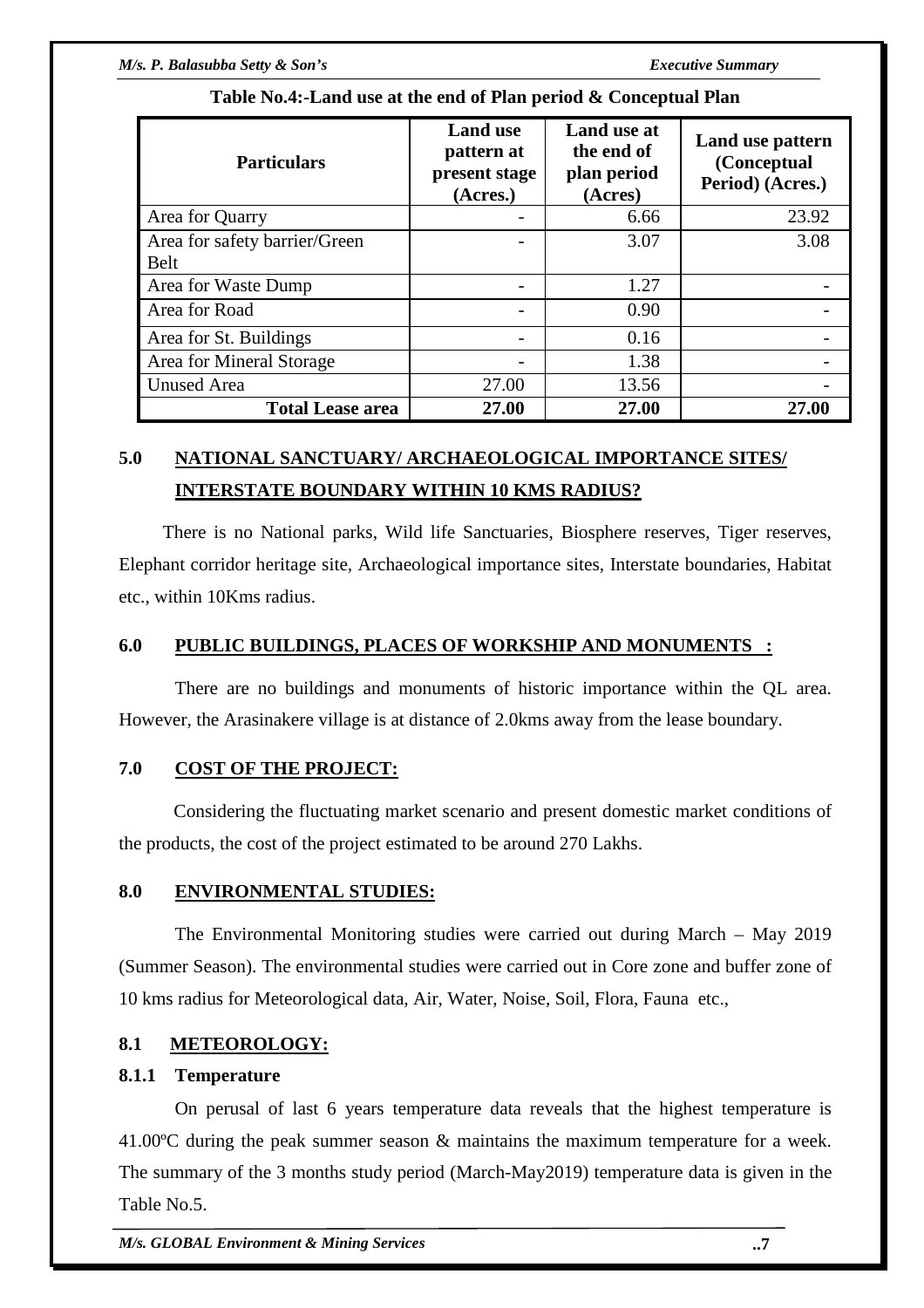| Month              | Temperature in <sup>o</sup> C |      |       |  |  |  |
|--------------------|-------------------------------|------|-------|--|--|--|
|                    | Min.                          | Max. | Avg.  |  |  |  |
| <b>March -2019</b> | 16.0                          | 36.5 | 28.01 |  |  |  |
| April-2019         | 20.0                          | 39.5 | 29.95 |  |  |  |
| May-2019           | 22.0                          | 10 O | 30.22 |  |  |  |

**Table No.5:-Monthly Maximum & Minimum Temperature** 

 The perusal of mean monthly temperature data shows that lowest & highest temperature of 16.0ºC and 40.0ºC respectively were observed in the month of March - 19 and April - 19.

# **8.1.2 Relative Humidity**

 The morning and evening relative humidity data collected during the study period is shows that the highest humidity is 85% in April-19 and lowest humidity is 19% in March-19. The values of different month for the study period are given in the below Table No.6.

| Month      | <b>Relative Humidity in %</b> |      |       |  |  |  |  |
|------------|-------------------------------|------|-------|--|--|--|--|
|            | Min.                          | Max. | Avg.  |  |  |  |  |
| Mar-2019   | 19.0                          | 84.0 | 49.02 |  |  |  |  |
| April-2019 | 20.0                          | 85.0 | 51.30 |  |  |  |  |
| May-2019   | 21.0                          | 78.0 | 54.37 |  |  |  |  |

**Table No.6:- Monthly maximum & Minimum Relative Humidity**

# **8.1.3 Rainfall**

 The summary of the rainfall data of the year 2015 to 2019 is given in the Table No.7. **Table No.7:- Summary of Rainfall of Five years**

| Year    | Rainfall (mm) |
|---------|---------------|
| 2015    | 577.8         |
| 2016    | 452.6         |
| 2017    | 700.9         |
| 2018    | 581.3         |
| 2019    | 726.0         |
| Average | 607.72        |

 The Maximum is 2.80mm rainfall in the month of April-19 and minimum rainfall of 1.40mm is observed in the month of May-19.

# **8.1.4 Wind Velocity & Direction**

 Predominant Wind directions during this study period were from the NE to SW sector. Wind speeds during this study period were varying between 6.09-11.82 kmph. The maximum wind speed is 11.82m/s during study period. For the month of March, April & May 2019 flow vector is predominantly towards NE to SW.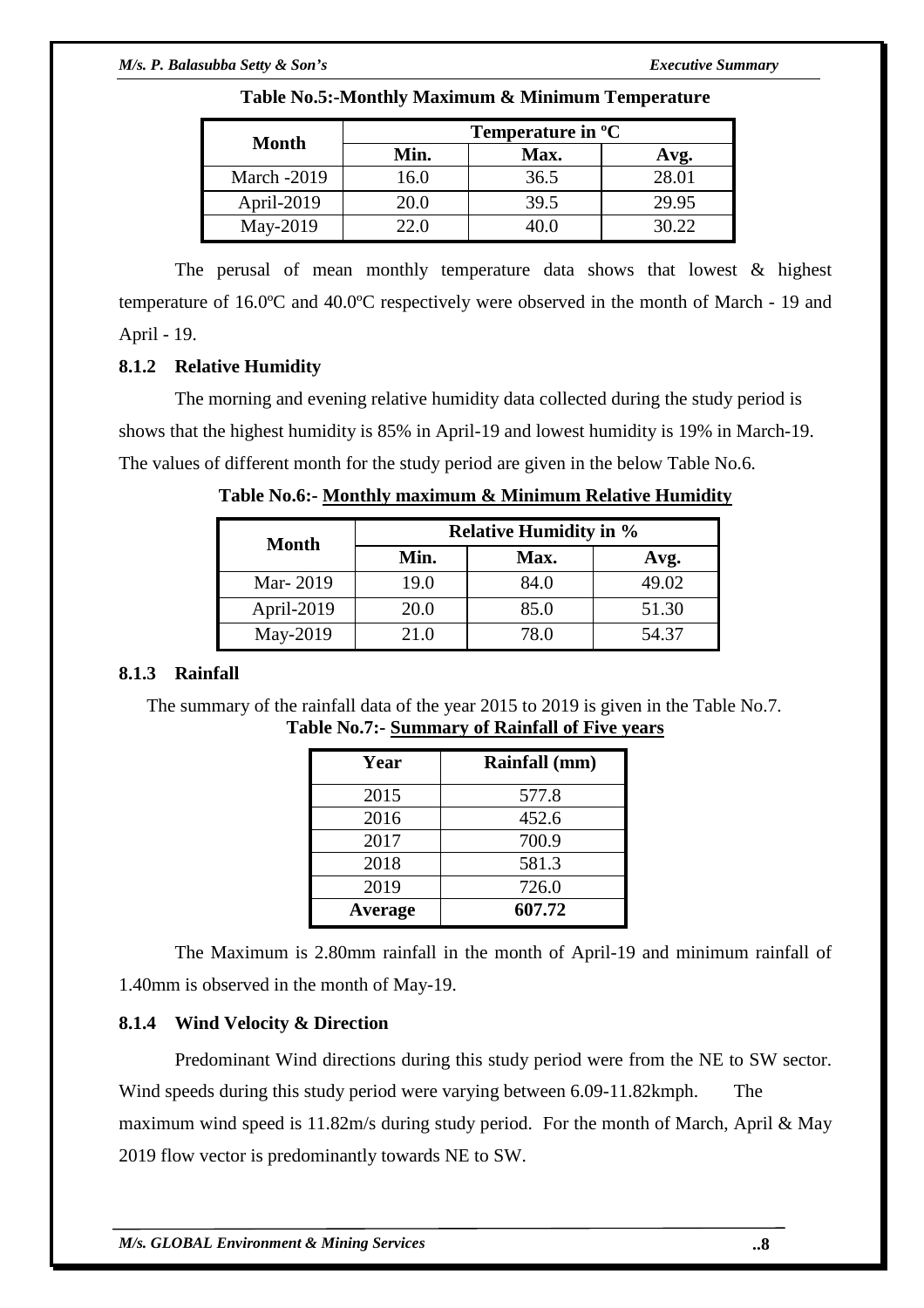#### *M/s. P. Balasubba Setty & Son's*

 *Executive Summary*



 **Fig: 1 Windrose Diagram of March 2019 to May 2019**

#### **8.2 AIR ENVIRONMENT:**

 Ambient air quality of the study area has been assessed through a network of nine (9) ambient air quality locations. Results of the ambient air quality at all the above locations were found to be well within the limits of National Ambient Air Quality (NAAQ) Standards specified for Rural, Residential and Industrial areas. Concentrations of  $PM_{10}$ ,  $PM_{2.5}$ ,  $SO_2$  and NOx are mainly contributed due to vehicular traffic and local activities. The following is the summary of Ambient Air quality in the study area.

|                        |                    | 24 hrs average contribution $(\mu g/m^3)$ |            |       |            |            |                 |            |            |  |
|------------------------|--------------------|-------------------------------------------|------------|-------|------------|------------|-----------------|------------|------------|--|
| <b>Station</b><br>Code | Locations          | $PM_{10}$                                 |            |       | $PM_{2.5}$ |            | SO <sub>2</sub> |            | <b>NOx</b> |  |
|                        |                    | Min                                       | <b>Max</b> | Min   | <b>Max</b> | Min        | <b>Max</b>      | Min        | <b>Max</b> |  |
| A1                     | Core zone          | 20.06                                     | 34.82      | 3.13  | 9.61       | <b>BDL</b> | <b>BDL</b>      | <b>BDL</b> | <b>BDL</b> |  |
|                        | <b>Buffer</b> zone |                                           |            |       |            |            |                 |            |            |  |
| A2                     | Bommasagar Tanda   | 39.35                                     | 54.50      | 9.16  | 15.31      | 6.08       | 9.70            | 8.00       | 11.33      |  |
| A <sub>3</sub>         | Jinnapur Tanda     | 34.46                                     | 55.05      | 8.42  | 14.82      | 6.63       | 10.19           | 7.25       | 12.16      |  |
| A <sub>4</sub>         | Arasinakere        | 39.44                                     | 53.70      | 8.48  | 14.99      | 7.05       | 10.19           | 8.50       | 11.55      |  |
| A <sub>5</sub>         | Metagal Village    | 42.89                                     | 57.59      | 9.93  | 19.98      | 7.15       | 11.17           | 8.93       | 12.16      |  |
| A6                     | Wanballari         | 41.53                                     | 56.62      | 10.48 | 18.42      | 6.41       | 9.86            | 8.32       | 10.98      |  |
| A7                     | Kamanuru           | 41.00                                     | 52.70      | 9.38  | 18.32      | 6.08       | 9.84            | 8.00       | 11.68      |  |
| A8                     | Irakallagada       | 45.12                                     | 58.48      | 9.76  | 15.44      | 7.21       | 13.50           | 8.37       | 15.05      |  |
| A <sub>9</sub>         | Muslapur           | 43.72                                     | 55.01      | 9.16  | 14.18      | 7.21       | 10.54           | 8.34       | 12.16      |  |

In general, Quarrying activity contributes to pollution of air due to working of mining equipment and transportation. Since the mine is proposed to work by fully mechanized means, there is pollution to the air. However, the ambient air quality results area well within the standards and lead is Below Detectable Limits.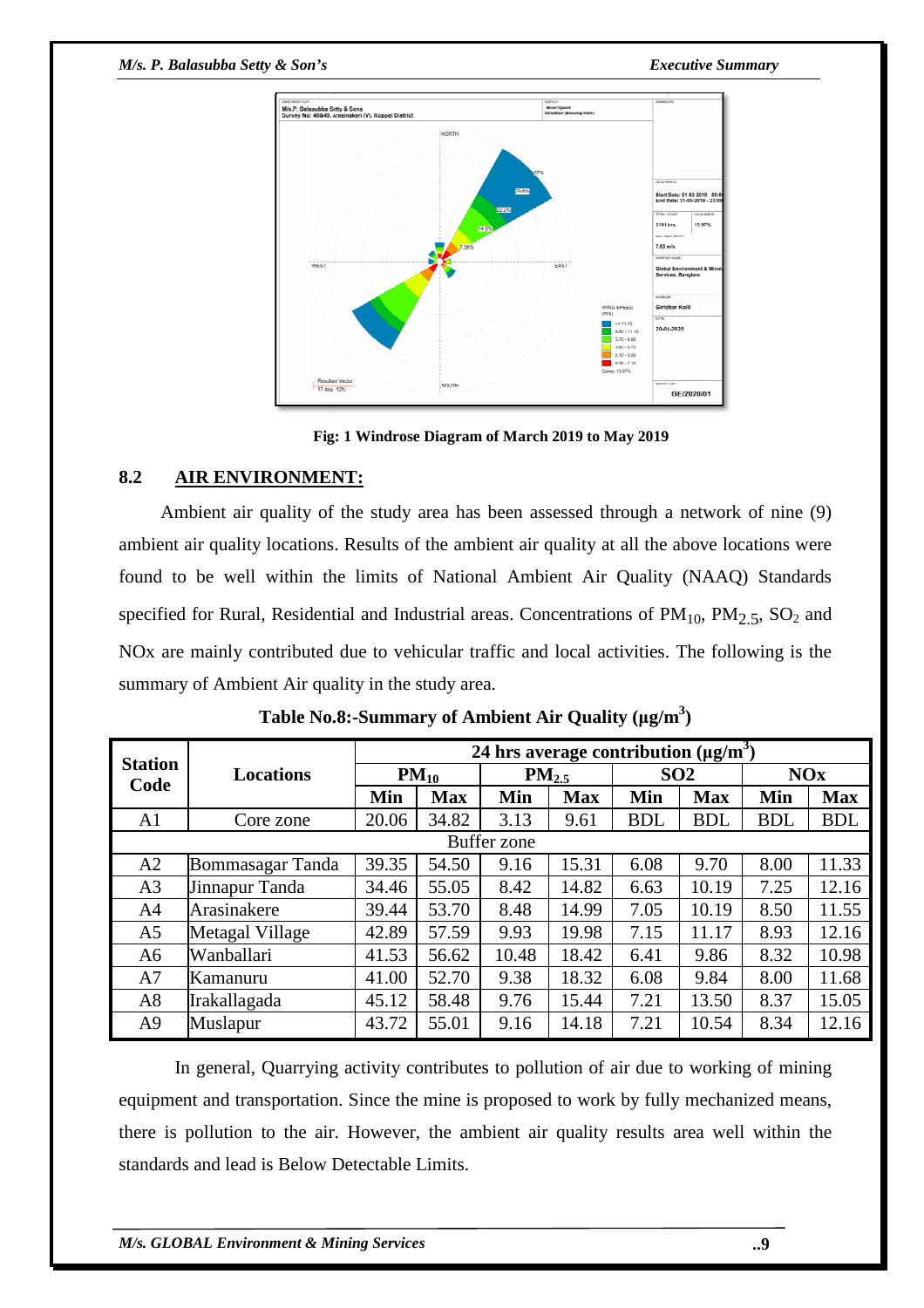#### **8.2.3 CONTROL MEASURES**

 Following measures shall be adopted to mitigate air pollution generated due to the quarrying activities:

- $\triangleright$  Sharp drill bits are being used for drilling to reduce generation of dust.
- $\triangleright$  All the haul roads are being kept properly graded with sufficient width and regular water spraying is done on the haul roads.
- $\triangleright$  Proper maintenance of vehicles is being carried out regularly for minimization of generation of gaseous pollutants.
- Personal Protective Equipments like dust mask, ear plug/ear muff, goggles, safety shoe, hand gloves are being provided to all employees
- $\triangleright$  Periodical ambient air quality monitoring is being done.
- $\triangleright$  Development of green belt/plantation around lease boundary and other places to arrest dust.

#### **8.3 NOISE QUALITY**

 Noise levels in the proposed quarry will be produced due to movement of vehicles for transportation of granite blocks. But the pronounced effect of noise is felt only near the active working area. Since the proposed quarry will adopt open cast mechanized method for mining, there will not be much impact on the surrounding villages due to the mining operations.

 Noise pollution in quarrying area is mainly due to noise generation from the moving of machinery & Transportation. The noise level may increase in core zone due to drilling and quarrying operations. Since this mine is worked by means of fully mechanized, the noise levels are monitored as per the norms laid down by the governing agencies. The results are shown in the following Table No.9.

| SI.<br>No.     | <b>Location</b>   | <b>Environ-</b><br>mental | Average<br>Average<br><b>Day Noise</b><br><b>Night Noise</b><br>level (dBA)<br>level (dBA) |                 |               |              |               |                 |
|----------------|-------------------|---------------------------|--------------------------------------------------------------------------------------------|-----------------|---------------|--------------|---------------|-----------------|
| Setting*       |                   |                           | Mar-<br>2019                                                                               | $Apr -$<br>2019 | May -<br>2019 | Mar-<br>2019 | Apr -<br>2019 | $May -$<br>2019 |
| 1              | Core Zone         | Industrial area           | 48.07                                                                                      | 48.24           | 49.47         | 38.03        | 38.57         | 37.90           |
| $\mathfrak{D}$ | Bommasagar Tanda  |                           | 50.17                                                                                      | 50.07           | 50.40         | 39.17        | 37.10         | 41.38           |
| 3              | Jinnapur Tanda    |                           | 51.86                                                                                      | 50.41           | 51.44         | 41.78        | 38.85         | 39.51           |
| 4              | Arasinakere Tanda |                           | 50.00                                                                                      | 49.83           | 49.44         | 38.12        | 38.37         | 37.82           |
| 5              | Metagal Village   | Residential               | 51.39                                                                                      | 53.07           | 51.86         | 38.70        | 40.70         | 41.78           |
| 6              | Wanballari        | area                      | 50.19                                                                                      | 50.59           | 51.71         | 40.39        | 38.28         | 41.84           |
| 7              | Kamanuru          |                           | 51.98                                                                                      | 52.14           | 52.80         | 39.47        | 41.96         | 40.06           |
| 8              | Irakallagada      |                           | 52.31                                                                                      | 52.49           | 52.58         | 40.91        | 39.46         | 42.95           |
| 9              | Muslapur          |                           | 51.39                                                                                      | 53.04           | 52.65         | 40.07        | 41.94         | 41.68           |

**Table No.9:-Summary of the Noise Level** 

*M/s. GLOBAL Environment & Mining Services* **..10**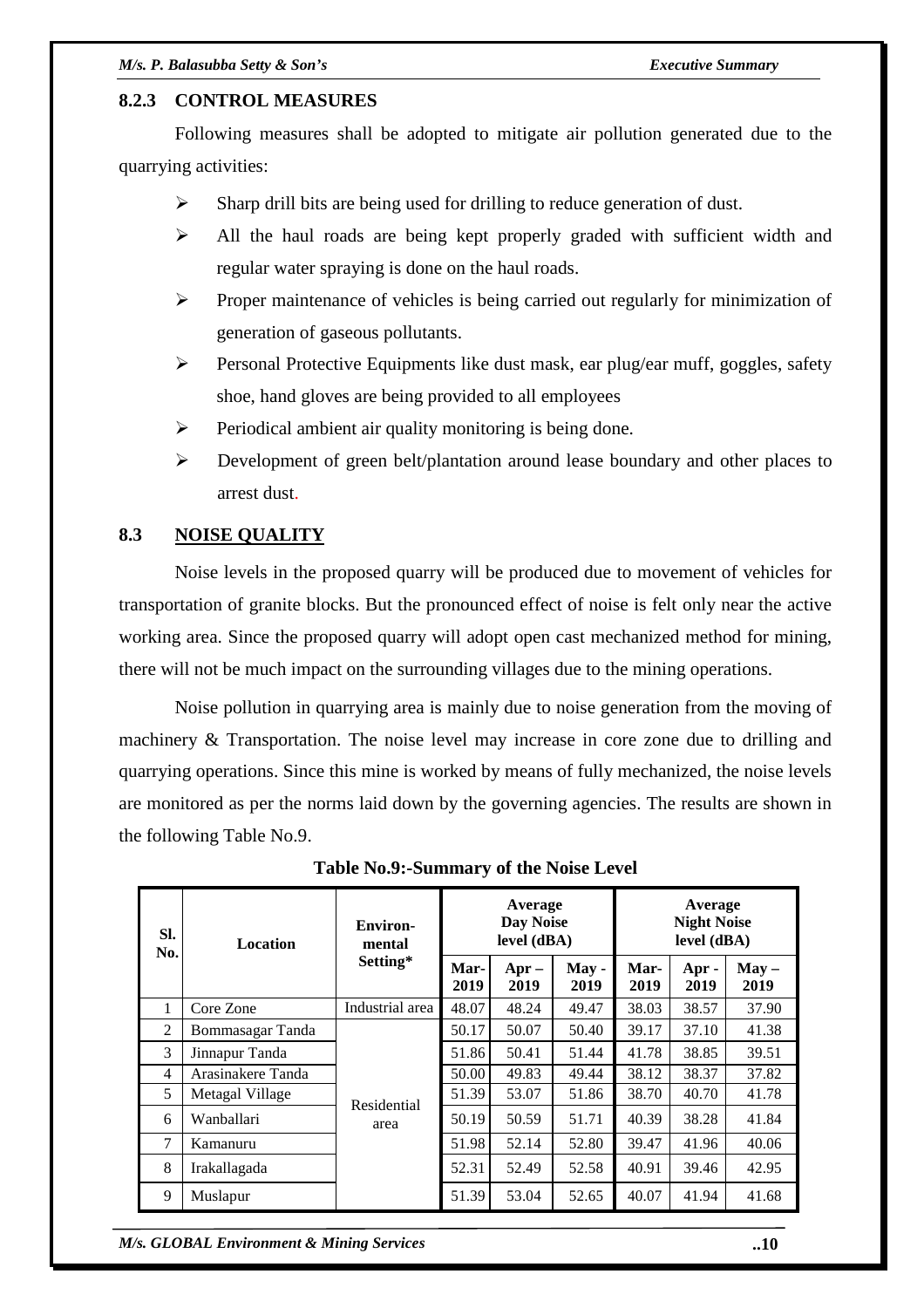#### *M/s. P. Balasubba Setty & Son's Executive Summary*

 Ambient Noise levels varied from 48.07 to 49.47 Leq dB(A) during day time and during night time noise levels ranged from 37.09 to 38.57 Leq dB(A). In Buffer zone 49.44 to 53.04 Leq dB(A) day time and during night time noise levels ranged from 37.82 to 42.95 Leq  $dB(A)$ .

# **8.3.2 NOISE CONTROL MEASURES**

Noise levels will be kept within acceptable limits by:

- $\triangleright$  Use of sharp drilling bits, delivery of compressed air at optimal pressure and proper maintenance of compressor, drilling machine, jackhammers and tipper trucks. Particular attention should be given to the silencers and mufflers.
- $\triangleright$  Ear muffs or other protective devices shall be provided to the staff working in high noise prone areas and Provisions of rotation of workers to minimize exposure time shall be envisaged.
- $\triangleright$  Limiting the speed of empty haulage vehicles/tippers to a moderate level to prevent undue noise.
- $\triangleright$  A green belt shall be developed all around the lease boundary to minimize propagation of noise.
- $\triangleright$  Regular monitoring of noise pressure level shall be done inside and outside the Quarry lease area.

#### **8.4 WATER ENVIRONMENT**

 Thirteen (13) water samples were collected from different locations. 10 Ground water samples and three surface water samples collected from the study area showed compliance of all parameters with the drinking water standard of IS 10500.

| <b>Station No</b> | <b>Location</b>      | pH                          | <b>TH</b><br>mg/l | <b>TDS</b><br>mg/l | Ca<br>mg/l | F<br>mg/l |  |
|-------------------|----------------------|-----------------------------|-------------------|--------------------|------------|-----------|--|
|                   |                      | <b>Summer Season (max.)</b> |                   |                    |            |           |  |
| GW1               | Arasinakere Tanda    | 7.41                        | 852               | 530                | 108        | 0.82      |  |
| GW <sub>2</sub>   | Bommasagar Tanda     | 7.50                        | 1260              | 790                | 124        | 1.32      |  |
| GW <sub>3</sub>   | Wanballari           | 8.47                        | 425               | 224                | 55         | 0.24      |  |
| GW4               | Jinnapur Tanda       | 7.52                        | 444               | 176                | 49         | 1.02      |  |
| GW <sub>5</sub>   | Metagal Village      | 8.10                        | 516               | 286                | 39         | 0.76      |  |
| GW <sub>6</sub>   | Kukanpalli Village   | 7.30                        | 774               | 354                | 60         | 1.23      |  |
| GW7               | Abbigeri             | 7.97                        | 1098              | 526                | 148        | 1.30      |  |
| GW <sub>8</sub>   | Kamanuru             | 7.70                        | 982               | 484                | 116        | 1.30      |  |
| GW9               | Irakallagada         | 7.78                        | 592               | 324                | 52         | 0.82      |  |
| GW10              | Muslapur             | 7.38                        | 684               | 276                | 42         | 0.52      |  |
| SW <sub>1</sub>   | Kamanuru Pond        | 8.43                        | 260               | 124                | 35         | 0.68      |  |
| SW <sub>2</sub>   | Irakallagada Pond    | 8.72                        | 520               | 334                | 64         | 0.77      |  |
| SW <sub>3</sub>   | <b>Muslapur Pond</b> | 8.50                        | 276               | 152                | 40         | 0.89      |  |

**Table No.10:-Summary of the Noise Level** 

*M/s. GLOBAL Environment & Mining Services* **..11**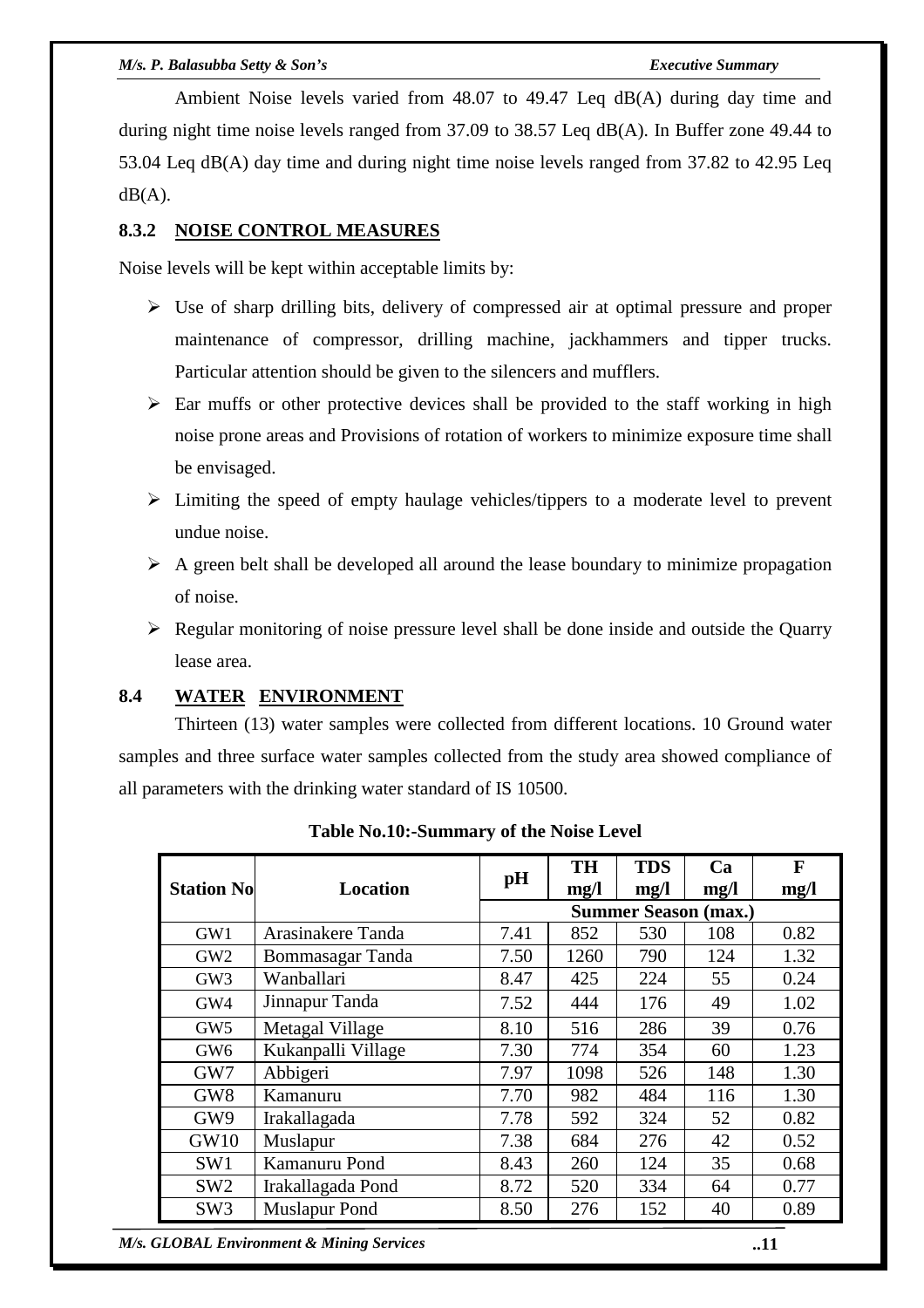#### **8.4.1 Observation of Ground Water & Surface water:**

#### **Analysis results of ground water in summer season the following:-**

- $\triangleright$  pH varied from 7.30 to 8.47
- $\triangleright$  Total hardness varied from 176 mg/l to 790 mg/l
- $\triangleright$  Total dissolved solids varied from 425 mg/l to 1260 mg/l

# **Analysis results of Surface water in summer season reveal the following:**

- $\triangleright$  pH varied from 8.43 to 8.72.
- $\triangleright$  Total Hardness varied from 260 mg/l to 520 mg/l
- $\triangleright$  Total dissolved solids varied from 124 mg/l to 334 mg/l

# **8.4.2 Impacts on Water Environment**

 There are no natural drainage channels within quarrying lease area. The ground water table is available at a depth of 50 m from the general ground level. No seepage water is envisaged in the quarry as no other quarry pits exist above the present working level of subject quarry. Hence there will not be much impact on the ground water table due to quarrying activities.

 To avoid soil erosion, rain water entering into the mine pit, and carry of the silt material with rain water, Mine Management will provide suitable garland drains all along the active quarry area. Construction of retention wall all along the toe of the dumps, afforestation on the active dumps, construction of Check dams, Gully plugs etc. Hence impacts due to storm water by soil erosion followed by siltation are minimal.

# **8.4.3 Water Control Measures**

 Adequate control measures are being adopted to check not only the wash-off from soil erosion but also uncontrolled flow of quarry water. The measures to be adopted are:

- $\triangleright$  During rains, water will precipitate within the quarry and in the vicinity, to arrest the velocity of rain water flow and settling of heavy particles sufficient gully checks to check any silt flowing along with the surface run-off in the valleys shall be provided.
- Construction of catch drains and settling tanks around dumps for channelization of rainwater and to prevent siltation/sedimentation.
- $\triangleright$  A green belt shall be developed all along the lease boundary in 7.5 m safety barrier with good root bearing species A garland drain shall be constructed all along the lease boundary to divert the rain water into the working pit.
- $\triangleright$  No stored water will be released directly to streams/nallah.
- $\triangleright$  Construction, maintenance and cleaning of Check dams and gully plugs across the seasonal nallah.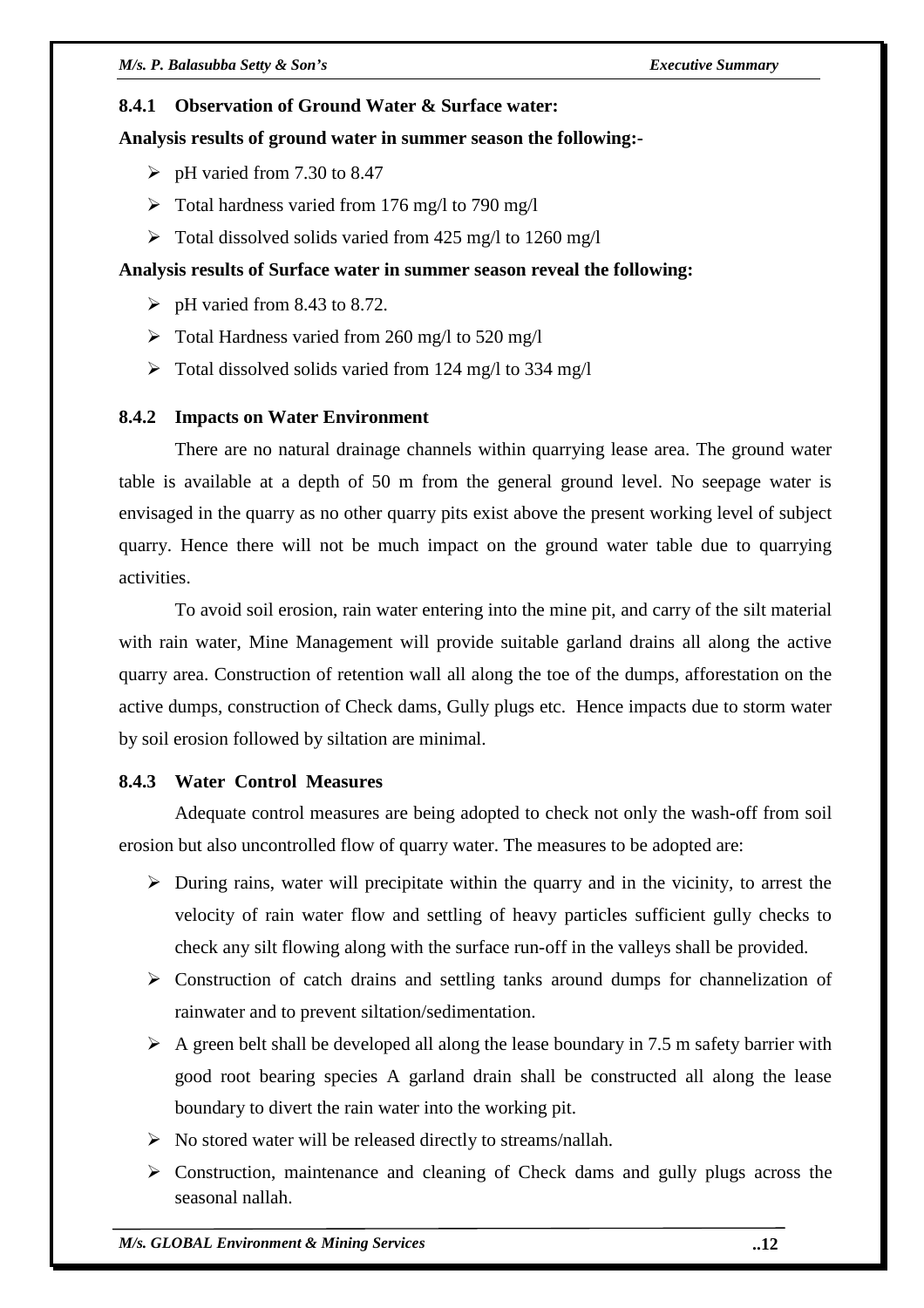# **9.0 LAND ENVIRONMENT**

 The present Land use/ Land cover map for the proposed project activity is prepared by latest satellite image. The Grey granite Quarry is a new quarry, the present land use in the core zone (lease area) is given in the shown below Table No.11.

| <b>Particulars</b>                 | Land use at the end<br>of plan period<br>(Acres) | Land use pattern<br>(Conceptual Period)<br>(Acres.) |
|------------------------------------|--------------------------------------------------|-----------------------------------------------------|
| Area for Quarry                    | 6.66                                             | 23.92                                               |
| Area for safety barrier/Green Belt | 3.07                                             | 3.08                                                |
| Area for Waste Dump                | 1.27                                             |                                                     |
| Area for Road                      | 0.90                                             |                                                     |
| Area for St. Buildings             | 0.16                                             |                                                     |
| Area for Mineral Storage           | 1.38                                             |                                                     |
| Area for Top Soil                  | -                                                |                                                     |
| <b>Unused Area</b>                 | 13.56                                            |                                                     |
| <b>Total Lease area</b>            | 27.00                                            | 27.00                                               |

|  |  | <b>Table No.11:-Land use Pattern</b> |  |
|--|--|--------------------------------------|--|
|--|--|--------------------------------------|--|

# **9.1 Soil Quality**

Soil samples reveal that there is not much variation in chemical composition. Soils are mostly sandy silt in texture. The soil analysis data indicate that the pH values ranges from 6.05 to 8.16. Soil pH plays an important role in the availability of nutrients. Soil microbial activity as well as solubility of metal ions is also dependent on pH. Electrical Conductivity value ranges from  $60\mu$ S/cm to 210  $\mu$ S/cm.

| <b>SI</b>      |                                   |                          |                | <b>Results</b> |                |           |                |       |       |                |                |
|----------------|-----------------------------------|--------------------------|----------------|----------------|----------------|-----------|----------------|-------|-------|----------------|----------------|
| N <sub>0</sub> | <b>Parameters</b>                 | Unit                     | S <sub>1</sub> | S <sub>2</sub> | S <sub>3</sub> | <b>S4</b> | S <sub>5</sub> | S6    | S7    | S <sub>8</sub> | S <sub>9</sub> |
| 1              | pH                                | $\overline{\phantom{a}}$ | 6.85           | 7.21           | 7.01           | 7.36      | 8.16           | 7.96  | 6.05  | 7.24           | 6.85           |
| 2              | Conductivity                      | $\mu$ S/cm               | 140            | 80             | 60             | 80        | 160            | 120   | 210   | 130            | 190            |
| 3              | Chloride                          | mg/kg                    | 24             | 18             | 13             | 22        | 15             | 17    | 21.0  | 18.0           | 24.0           |
| 4              | Sodium<br><b>Absorption Ratio</b> | meq/l                    | 3.82           | 1.10           | 0.90           | 0.71      | 1.55           | 0.65  | 1.06  | 1.08           | 1.21           |
| 5              | Moisture Content                  | $\frac{0}{0}$            | 3.09           | 1.88           | 3.13           | 2.01      | 5.81           | 5.09  | 3.26  | 2.72           | 1.64           |
| 6              | Sodium as $Na2O$                  | mg/kg                    | 47.86          | 17.17          | 17.87          | 14.92     | 13.83          | 11.12 | 20.70 | 17.71          | 24.61          |
| $\overline{7}$ | Potassium as $K_2O$               | mg/kg                    | 1.10           | 31.44          | 15.69          | 12.56     | 16.68          | 19.02 | 15.27 | 12.33          | 18.50          |
| 8              | Phophorus as<br>$P_2O_5$          | mg/kg                    | 0.64           | 1.19           | 0.71           | 0.62      | 1.99           | 0.57  | 0.82  | 0.54           | 0.96           |
| 9              | Organic Matter                    | %                        | 2.42           | 2.26           | 2.08           | 2.36      | 2.14           | 2.40  | 1.26  | 2.04           | 2.46           |

**Table No.12:-Chemical Properties of Soil**

Locations : S1: Core Zone

S2: Bommanasagar Agricultural Land Soil. S6: Wanballari Agricultural Land Soil

S3: Jinnapur Agricultural Land Soil. S7: Kamanuru Agricultural Land Soil

S4: Arasinakere Agricultural Land Soil. S8: Irakallagada Agricultural Land Soil.

S5: Metagal Agricultural Land Soil S9: Muslapur Agricultural Land Soil.

All the samples are showing moderately fertile in nature and favorable for afforestation/

agriculture.

*M/s. GLOBAL Environment & Mining Services* **..13**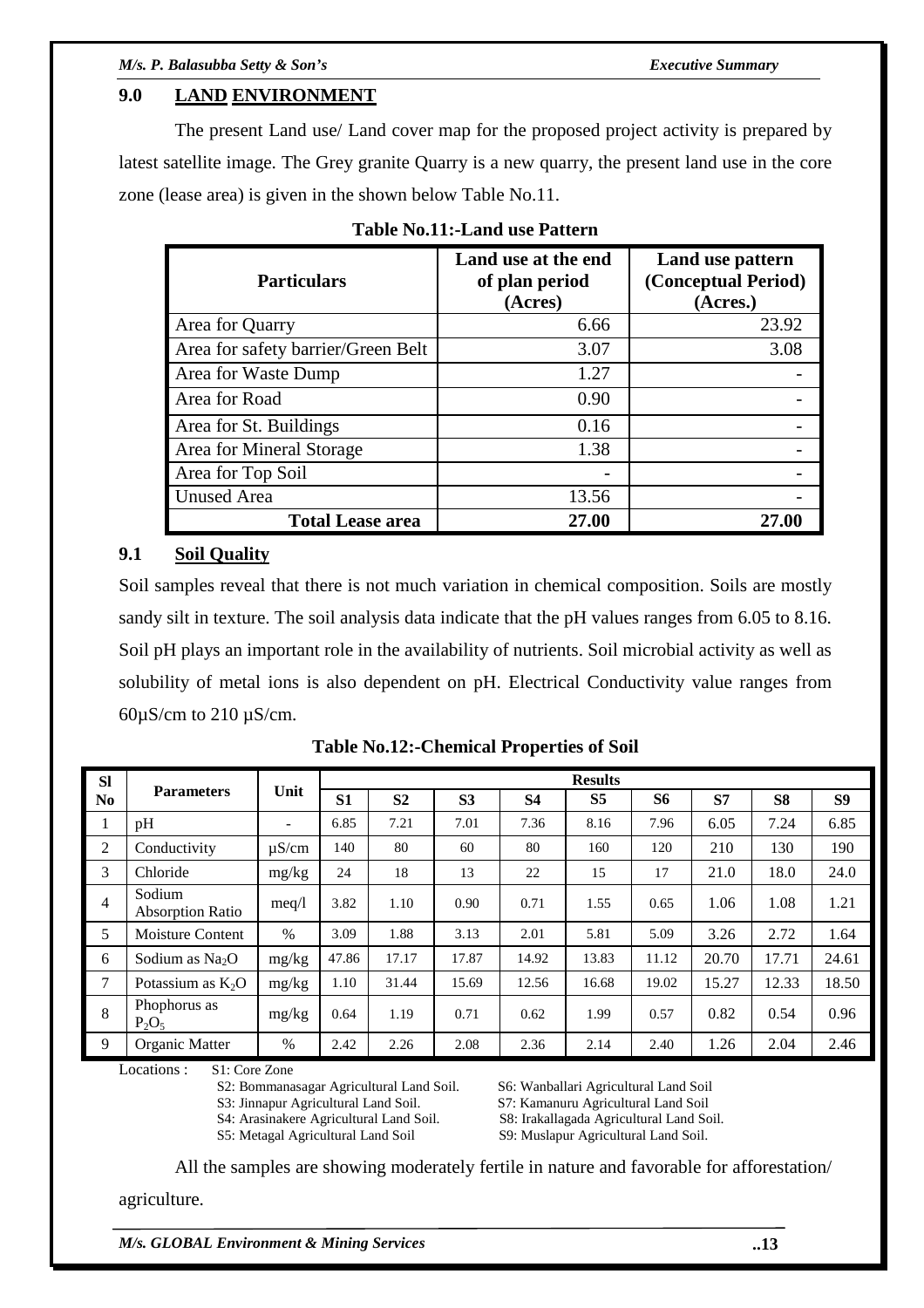# **10.0 FLORA AND FAUNA**

 As the lease area covered by rocky out crop, so no vegetation is found. However some thorny bushes are seen here and there.

 The core zone is partly rocky area and does not support vegetation. There are no endangered and endemic plant species. There are no reports of wild animals.

#### **10.1 Disasters Management.**

 The complete quarrying operation will be carried out under direction of qualified mines manager and superior mining personnel, following the directions of Directorate General of Mines Safety (DGMS) and officers of Dept. of Mines & Geology. Code of practice of different operations will be formulated to maintain of high standard of safety. Work persons have been given vocational training and further the standing will be continued to new entrants. The nearest Police Station & Fire Brigade Station is Koppal at a distance of 32 kms from lease area. The contact person responsible for Disaster Management and Risk Assessment is as follows:

Name: **M/s. P. Balasubba Setty & Son's** 

No. 2078, 22nd Ward, J.P. Nagara, Ballari Road, **HOSAPETE**-**583201,** Ballari Dist., Karnataka State . Mobile: +91 9740637291

# **10.2 Plantation Program**

Greenbelt development as per the scheduled plan shall be reviewed every year. Post plantation status also is regularly checked every season and the plantation related data / information shall be kept and compiled every year. The details of the plantation with respect to the area, period, type of plantation and expected survival rate is given in the below.

| Year             | No. of<br><b>plants</b> | <b>Common</b><br>name   | <b>Botanical Name</b>    | <b>Expected</b><br><b>Survival Rate</b> |
|------------------|-------------------------|-------------------------|--------------------------|-----------------------------------------|
|                  |                         | Honge                   | Pongamiapinnata          | 70%                                     |
| 600<br>I<br>Neem |                         | <i>Azadiractaindica</i> | 70%                      |                                         |
|                  |                         | Ficusreligiosa<br>Arali |                          | 70%                                     |
| Н                | 600                     | Anjana                  | <b>Hardwickeiabinata</b> | 70%                                     |
| Ш                | 600                     | Banni                   | Acacia Perruginea        | 70%                                     |
| IV               | 600                     | Aaladamara              | Ficusbenghalensis        | 70%                                     |
| V                | Hippe                   |                         | Madhucaindica            | 70%                                     |
|                  | 600                     | Muthuga                 | <b>Buteamonospema</b>    | 70%                                     |
| Total            | 3000                    |                         |                          |                                         |

**Table No.13:-Year wise plantation Programme** 

As there is no good rainfall in the area regular watering is required to improve the survival rate.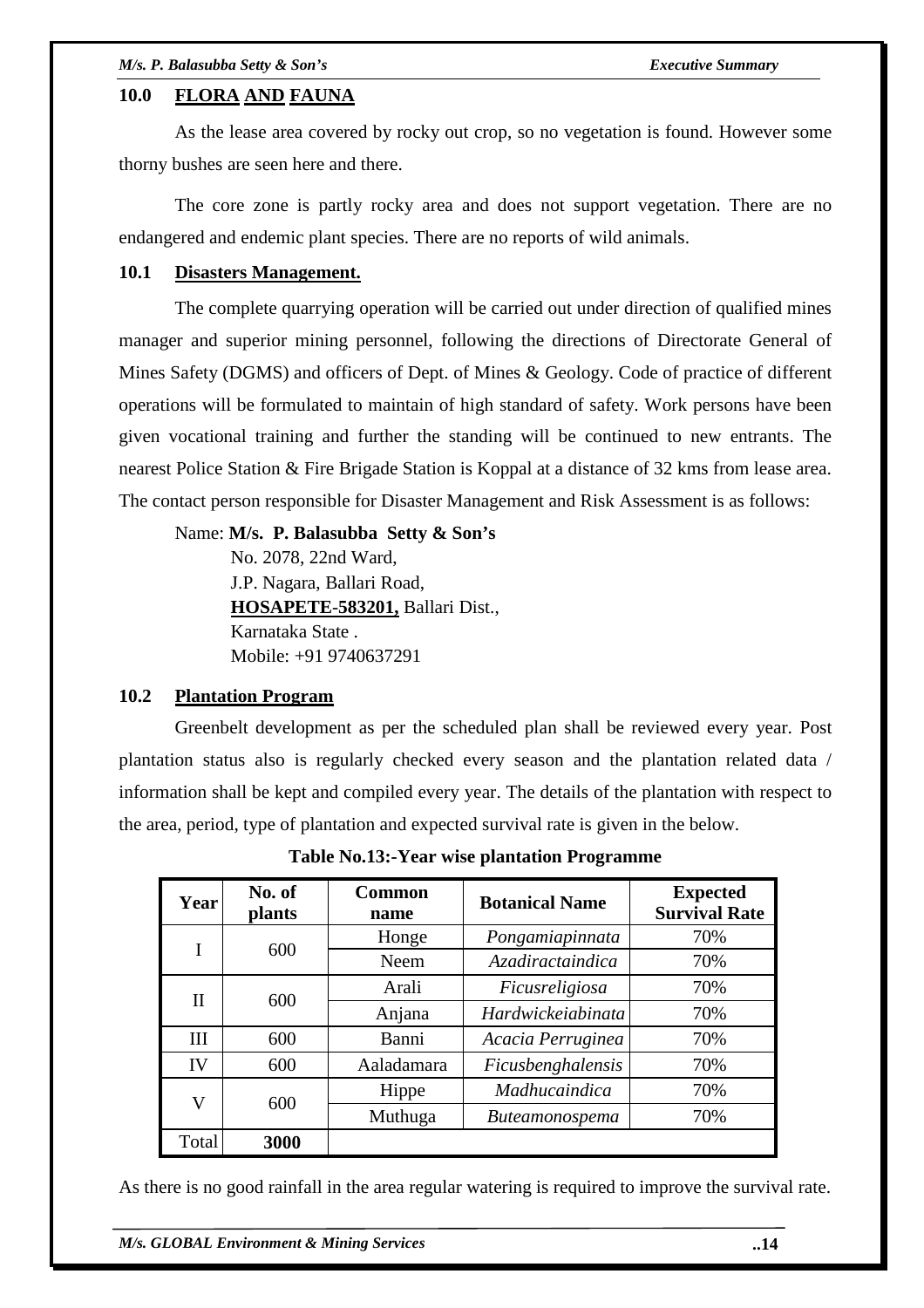#### **11.0 SOCIO-ECONOMIC BENEFITS**

 Apart from the various environmental protection measures, the company is conscious of its corporate social responsibility and as any good corporate citizen, it is undertaking the following works in the surrounding areas of the mine.

 In order to enhance the contribution of mining industry and share a greater responsibility not only towards its employees but also for the community residing around lease area. Hence, it is considered necessary to provide minimum facilities to the surrounding villages for their better living standards.

 This mine has proposed to provide financial assistance of Rs.5.0lakhs/annum for the development of social infrastructure of the area. Following measure will be taken to improve the Social infrastructure of the study area:

The socio-economic parameters of the area undergo change due to:

- $\triangleright$  Changes in the employment pattern of the area.
- $\triangleright$  Changes in the pattern of facilities available, both in respect of the infrastructure facilities as well as other services.
- $\triangleright$  Improvements in money supply in the area through better earning capacity of population.

#### **It proposes to taken up the following CSR activities listed below:**

- Assistance to Educational institutions located in the Taluk by way of providing "Teaching aids, Books & Periodicals".
- Scholarships for the best outstanding students.
- Health care camps arrangements and distribution of medicines freely organizing occupational health camps through trained doctors.
- Employment oriented training to youth.
- The following training programs shall be conducted for 25 girl students for nearby villagers. Every year the training programme will be conducted.
- $\triangleright$  Computer training programmes for SSLC passed candidates
- $\triangleright$  Tailoring training
- $\triangleright$  Fashion designing for SSLC passed/failed candidates

#### **Agricultural Improvement**

 Help in arranging in association with nearby agricultural department for soil testing and technical inputs for increasing yield.